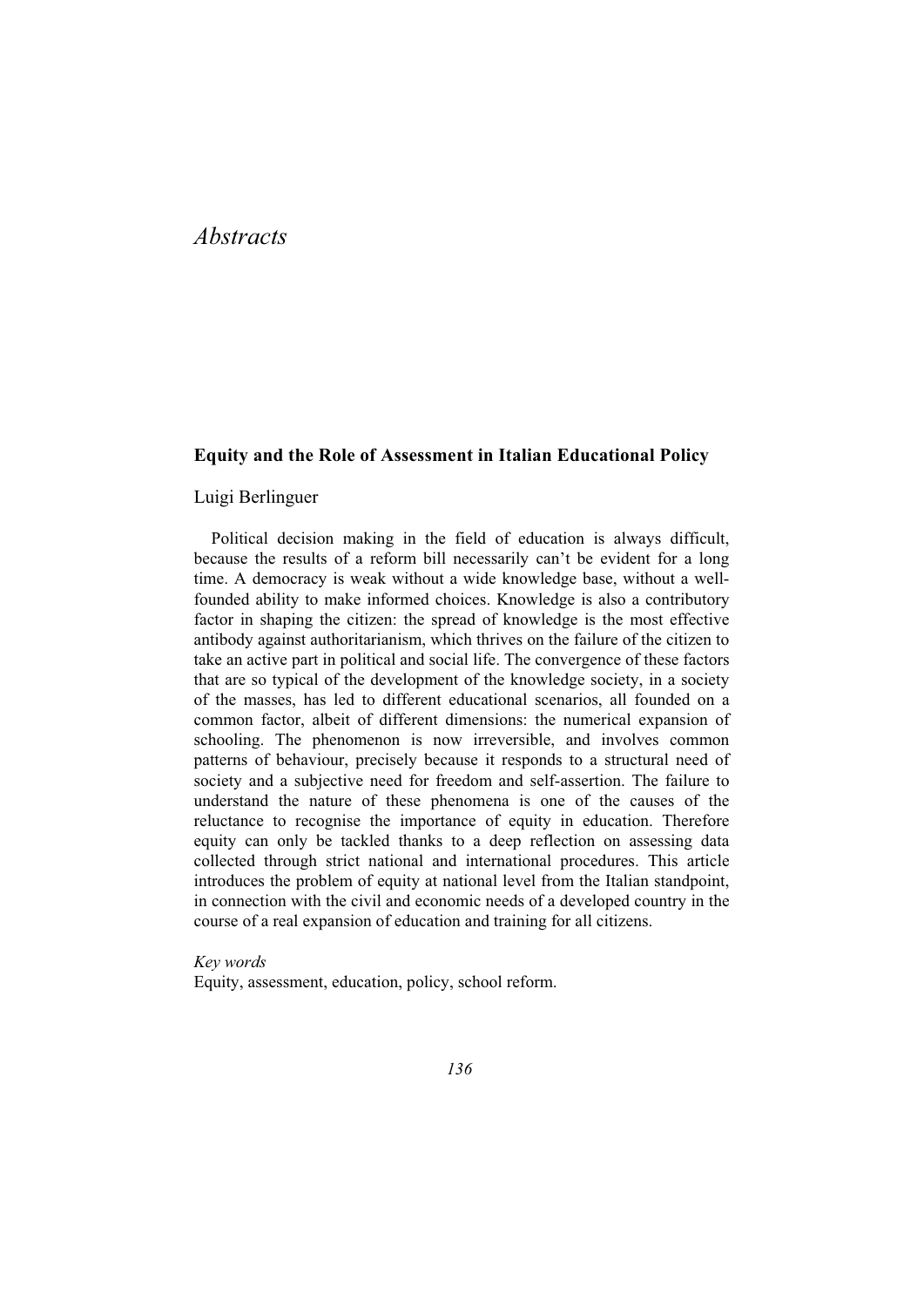### **The evaluation of university teaching: three national cases**

### Antonella Poce

The essay looks at the evaluation of university teaching in three European countries (Britain, France and Italy) and describes evaluation activities and how they are implemented in contexts that are very different in culture and tradition. While evaluation in France and Italy is relatively recent and their evaluation systems are still at a developmental stage, the culture of evaluation in Britain has a longer tradition and the picture is rich and varied, requiring deeper study of some practices which are thus described in detail. Evaluation is a useful tool for improving quality, but it must be adapted to the system in which it is applied. This concept, unfortunately, is not as straightforward as it may seem if we analyse the practices underway and their results. In this regard, the examples taken into consideration demonstrate how the different ways of dealing with the "issue" of evaluation of teaching create very divergent effects and, above all, show how it is not enough to just copy winning models in certain contexts in order to increase the quality of higher education.

### *Keywords*

Evaluation, teaching system, higher education, quality in education, audit.

## **Processes and competencies of the evaluation of learning in distance education**

### Eugenia Lodini & Ira Vannini

The essay outlines a process of analysis and reflection aimed at establishing the useful skills for designing and implementing proper effective evaluation processes for learning in distance education. The reflections (part of a European research project aimed at promoting distance education workers' skills) started from an analysis of the recent literature on assessment processes implemented in open distance learning, and have led to outlining a map of competencies of the "evaluator in distance education" that can be configured in terms of hypotheses verifiable through future experimental research processes. The working methodology envisaged an examination of evaluation *processes* in distance education, the identification of the activities within each